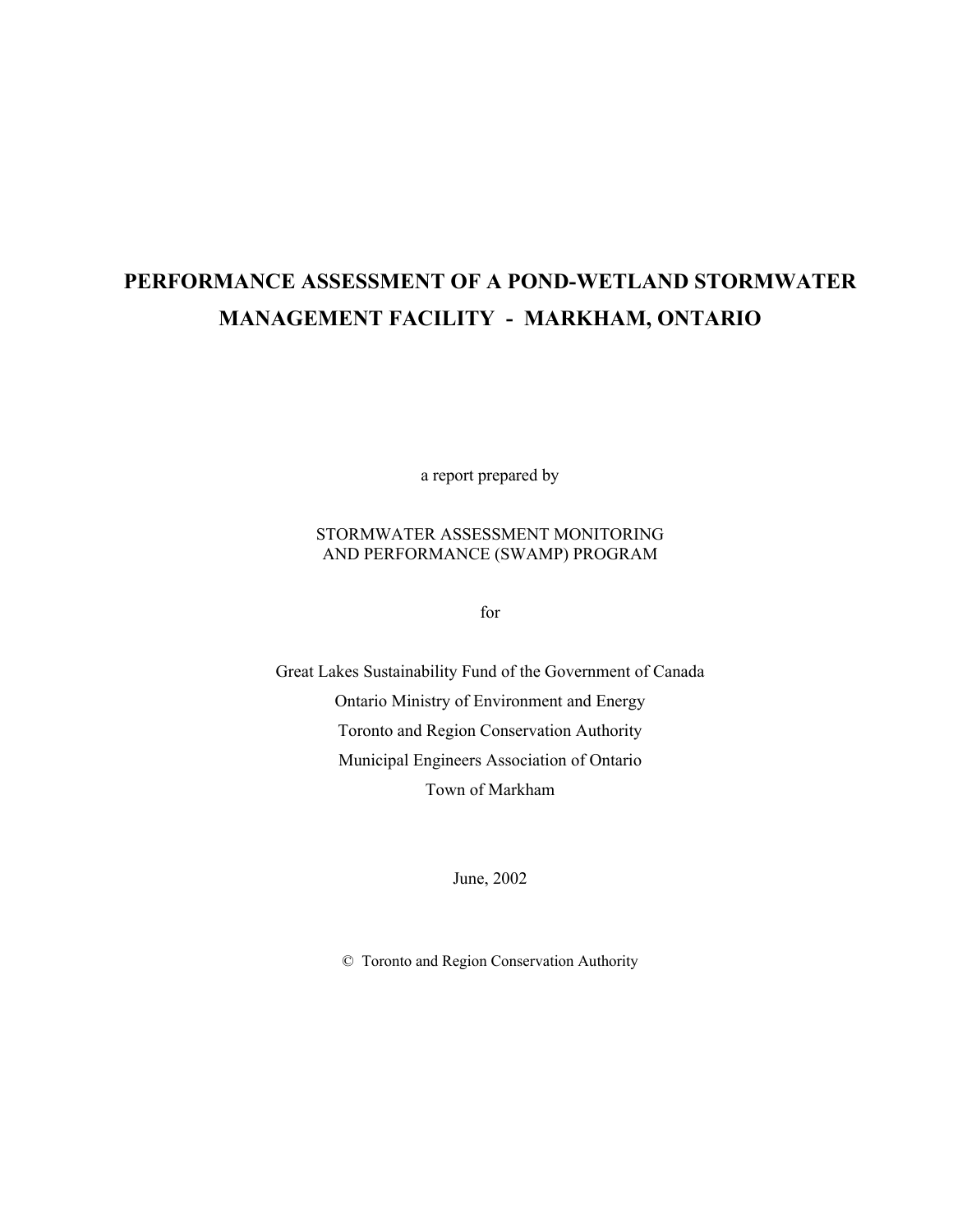# **NOTICE**

The contents of this report are the product of the SWAMP program and do not necessarily represent the policies of the supporting agencies. Although every reasonable effort has been made to ensure the integrity of the report, the supporting agencies do not make any warranty or representation, expressed or implied, with respect to the accuracy or completeness of the information contained herein. Mention of trade names or commercial products does not constitute endorsement or recommendation of those products. No financial support was received from developers, manufacturers or suppliers of technologies used or evaluated in this project.

## **PUBLICATION INFORMATION**

Documents in this series are available from the Toronto and Region Conservation Authority:

Sonya Meek Water Management Planner

Toronto and Region Conservation Authority

5 Shoreham Drive, Downsview, Ontario M3N 1S4

Tel: 416-661-6600, Ext. 5253 Fax: 416-661-6898

E-mail: Sonya\_Meek@trca.on.ca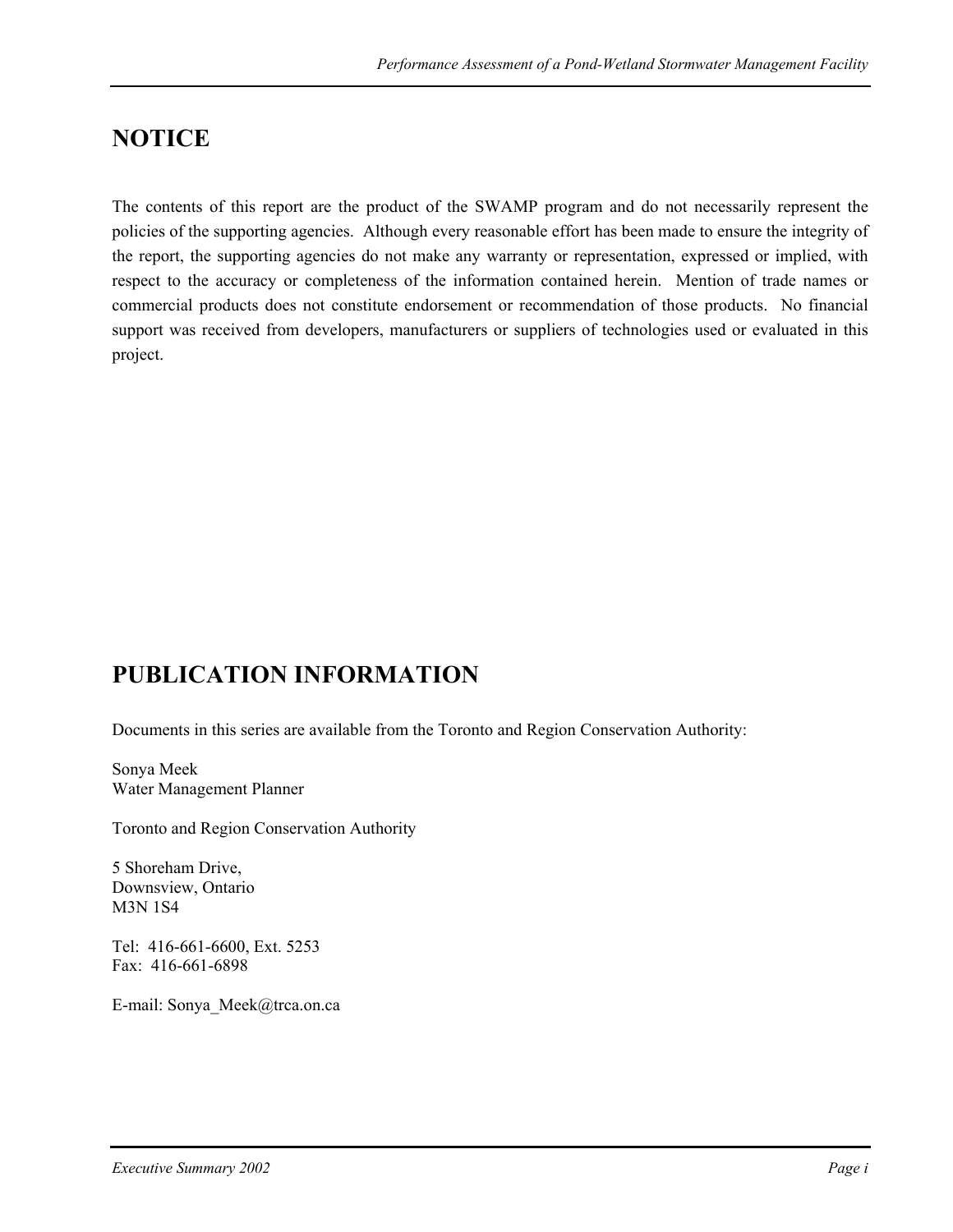# **THE SWAMP PROGRAM**

The Stormwater Assessment Monitoring and Performance (SWAMP) Program is an initiative of the Government of Canada's Great Lakes Sustainability Fund, the Ontario Ministry of Environment and Energy, the Toronto and Region Conservation Authority, and the Municipal Engineer's Association. A number of individual municipalities and other owner/operator agencies have also participated in the SWAMP studies.

During the mid to late 1980s, the Great Lakes Basin experienced rapid urban growth. Stormwater runoff associated with this growth is a major contributor to the degradation of water quality and the destruction of fish habitats. In response to these environmental concerns, a variety of stormwater management technologies have been developed to mitigate the impacts of urbanization on the natural environment. These technologies have been studied, designed and constructed on the basis of computer models and pilot-scale testing, but have not undergone extensive field-level evaluation in southern Ontario. The SWAMP Program was designed to address this need.

The SWAMP Program's objectives are:

- \* to monitor and evaluate the effectiveness of new or innovative stormwater management technologies; and
- \* to disseminate study results and recommendations within the stormwater management industry.

For more information about the SWAMP Program, please contact:

Ms. Pat Lachmaniuk Ontario Ministry of Environment and Energy Phone: 416-327-7480 Fax: 416-327-2936 Email: pat.lachmaniuk@ene.gov.on.ca

Additional information concerning SWAMP and the sponsoring agencies is included in Appendix A.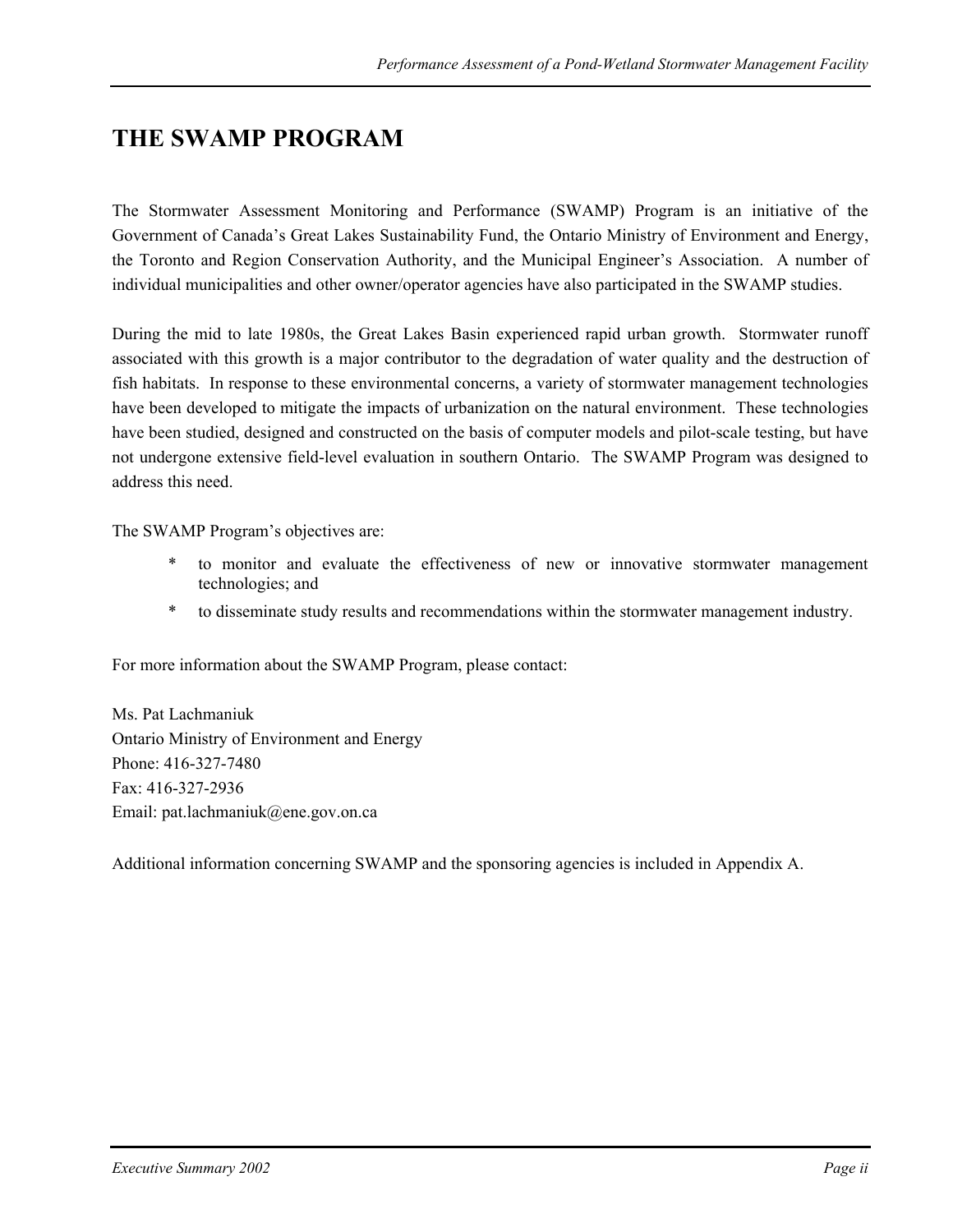# **ACKNOWLEDGEMENTS**

This report was prepared for the Steering Committee of the Stormwater Assessment Monitoring and Performance (SWAMP) Program. The SWAMP Program Steering Committee is comprised of representatives from:

- the Government of Canada's Great Lakes Sustainability Fund,
- the Ontario Ministry of Environment and Energy,
- the Toronto and Region Conservation Authority,
- the Municipal Engineers Association of Ontario.

Funding support for this project was provided by the Great Lakes 2000 Cleanup Fund (superseded by the Great Lakes Sustainability Fund), the Ontario Ministry of Environment and Energy (OMOEE) and the Town of Markham. The OMOEE also provided office facilities and logistic support for the SWAMP program. The Laboratory Services Branch of the OMOEE provided laboratory analyses. Administrative support to the SWAMP program was provided by the Toronto and Region Conservation Authority. Staff at the Town of Markham provided permission to conduct the monitoring study and assisted with the installation and operation of monitoring equipment.

The following individuals provided technical advice and guidance:

- Dale Henry **Ontario Ministry of Environment and Energy**
- Pat Lachmaniuk Ontario Ministry of Environment and Energy
- Sonya Meek Toronto and Region Conservation Authority
- Bill Snodgrass City of Toronto (formerly representing the Ontario Ministry of Transportation)
- Sandra Kok Great Lakes Sustainability Fund, Environment Canada
- Peter Seto National Water Research Institute, Environment Canada
- John Shaw Great Lakes Sustainability Fund, Environment Canada
- Michael D'Andrea City of Toronto, Municipal Engineers Association of Ontario
- Les Arishenkoff City of Toronto (formerly representing the Town of Markham)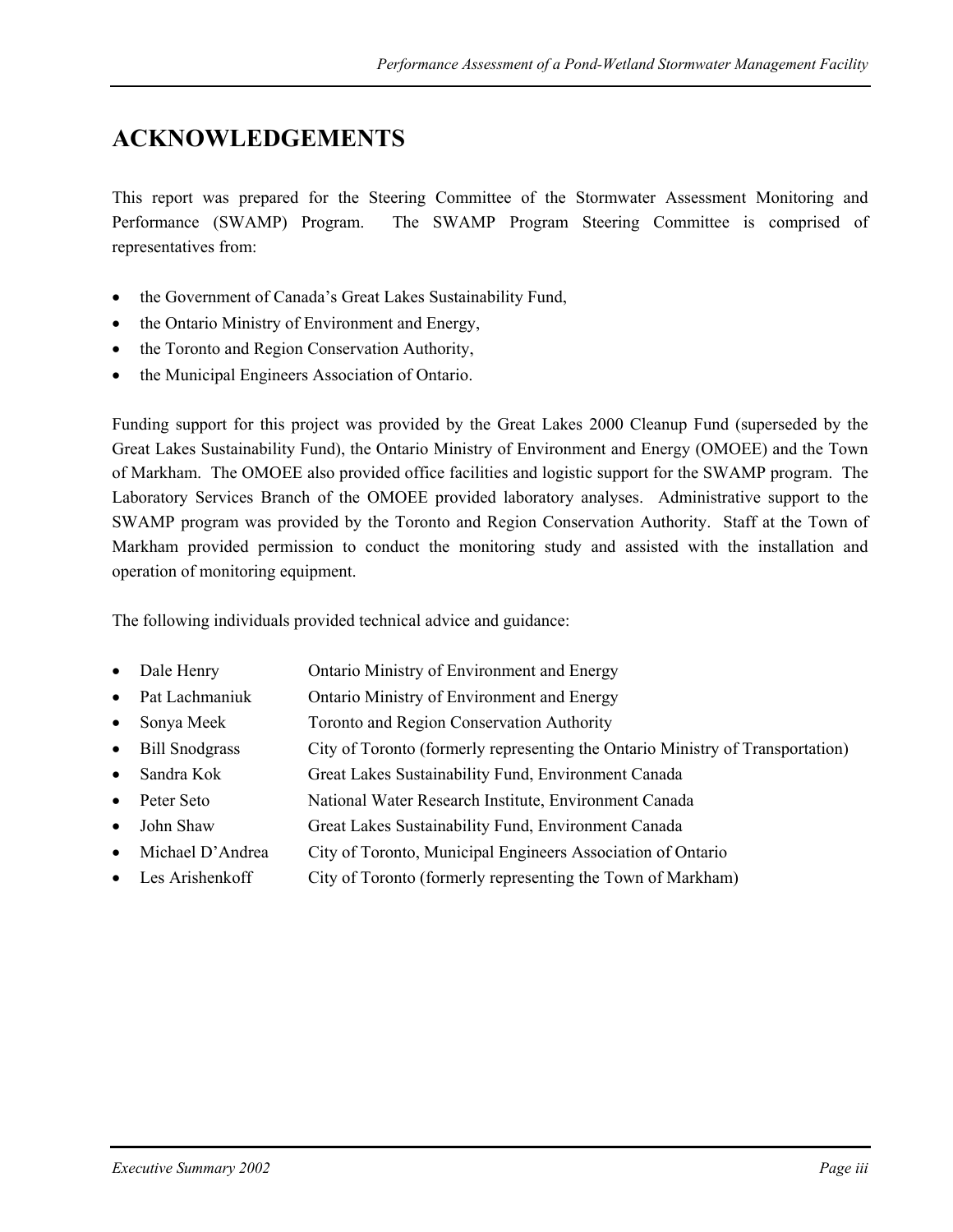# **EXECUTIVE SUMMARY**

### **Background and Objectives**

In 1998, a multi-party agreement among the participating agencies of the Stormwater Assessment Monitoring and Performance (SWAMP) program<sup>1</sup> was established to monitor a stormwater pond-wetland demonstration facility located on the Upper Morningside Tributary of the Rouge River watershed in Markham, Ontario. The facility, known as the Markham Best Management Practice Demonstration Project (or Markham BMP), consists of a sediment forebay, wet pond and wetland that treats stormwater runoff from a 600 hectare, predominantly residential drainage basin. The pond-wetland system replaces a smaller water quantity stormwater dry pond. Selection of the BMP design was based on an ecosystem approach, with goals and objectives determined as an integrated subset of management plans for the Morningside Tributary subwatershed and the Rouge River watershed. A twelve-month baseline monitoring program of environmental conditions prior to construction of the facility<sup>2</sup> forms the backdrop of this study.

The overall objective of this study was to assess the performance of the Markham BMP against the original design goals and targets identified for the facility. Within this general context, the specific aims were to:

- evaluate the function of the system in terms of contaminant removal, runoff control, temperature impacts, and sediment dynamics;
- assess seasonal variations in stormwater quality and facility function;
- assess potential impacts of the facility on channel morphology and, indirectly, on aquatic habitat within the Morningside Tributary;
- document aquatic plant regeneration patterns in the wetland;
- estimate sediment accumulation rates and dredging requirements for the facility, and
- suggest recommendations for system improvement and/or further research.

This study provides one of the first comprehensive assessments of pollutant removal and flow attenuation by a large, centralized multi-cell pond-wetland facility located within a temperate climate region. As a demonstration project, it is hoped that the results of this study will help guide the planning, design and retrofit of similar stormwater management facilities in Ontario.

 $\overline{a}$ <sup>1</sup> The participating agencies are Government of Canada's Great Lakes Sustainability Fund, Ministry of Environment and

Energy, Toronto and Region Conservation Authority, Municipal Engineer's Association and the Town of Markham. 2 Beak Consultants Ltd and Aquafor Beech, Ltd. 1997. *Best Management Practices Environmental Resource Management Demonstration Project, Town of Markham, Phase II and III report*. Brampton, Ontario.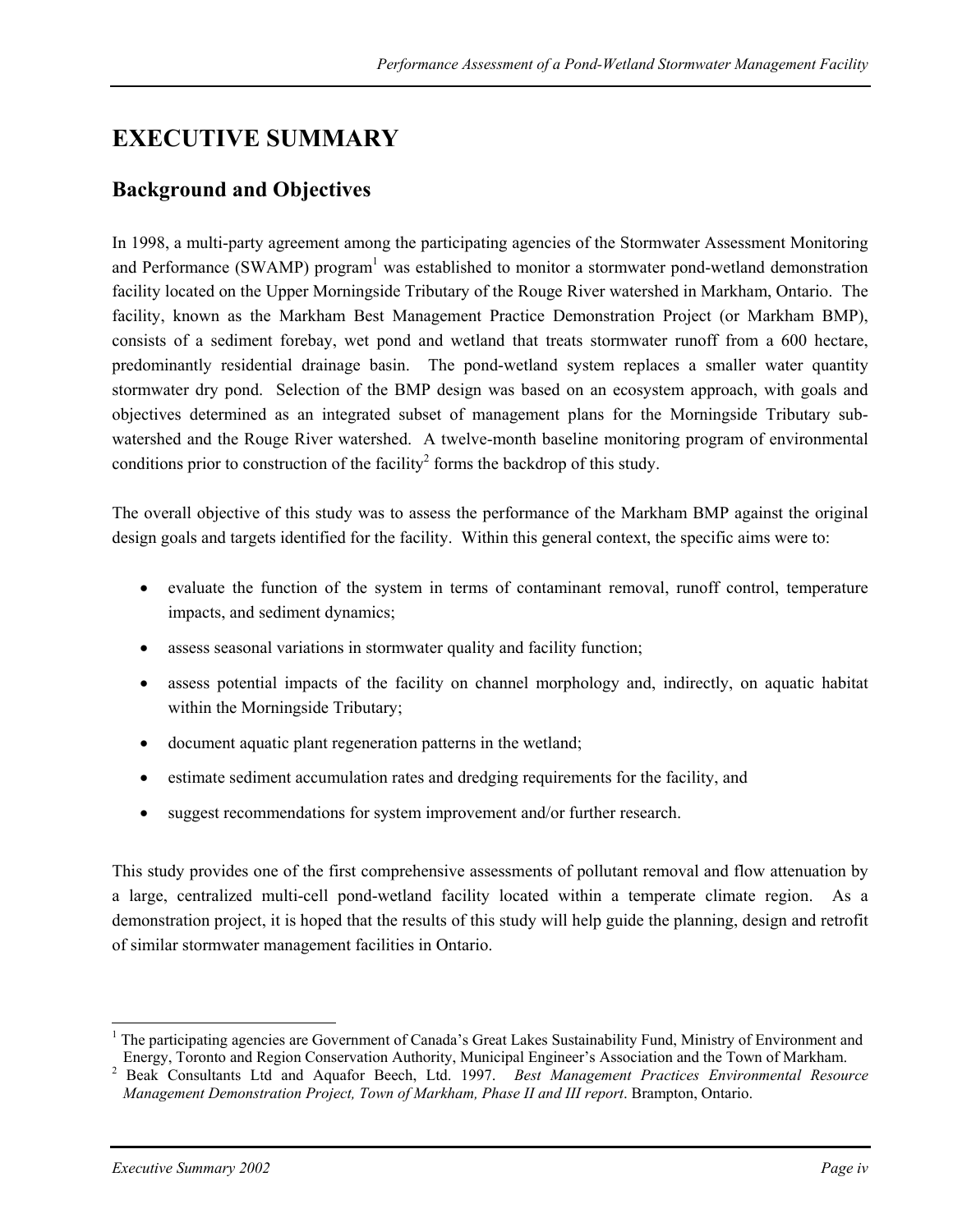### **Study Area and Facility Design**

The 600 hectare drainage basin for the Markham BMP comprises 28% of the Morningside subwatershed. At the time of the study, approximately 67% of the drainage basin was developed (90% residential, 10% industrial). The catchment was expected to be fully developed within 5 to 10 years. The topography of the area is characterized by gently rolling hills with predominantly silty-sand soils. A fish and benthic invertebrate survey conducted by Beak and Aquafor Beech in 1992/3 in the Morningside Tributary downstream of the facility indicated generally degraded aquatic habitat consisting predominantly of tolerant warmwater communities with relatively low diversity.



Adapted from: Beak Consultants Ltd and Aquafor Beech, Ltd. 1997. *Best Management Practices Environmental Resource Management Demonstration Project, Town of Markham, Phase II and III Report.* Brampton, Ontario.

#### *Figure 1:* Markham BMP

The multi-cell on-line Markham BMP (Figure 1) was designed to perform several functions, including stormwater treatment, base-flow augmentation, flood protection and downstream erosion control. These functions are partly provided through extended detention storage above the  $73,000 \text{ m}^3$  permanent pool for events with less than 25 mm of rain. By design, over three-quarters of the total extended detention volume for the 25 mm event was to drain within the first 24 hours, with the remainder draining over a period of 3 to 6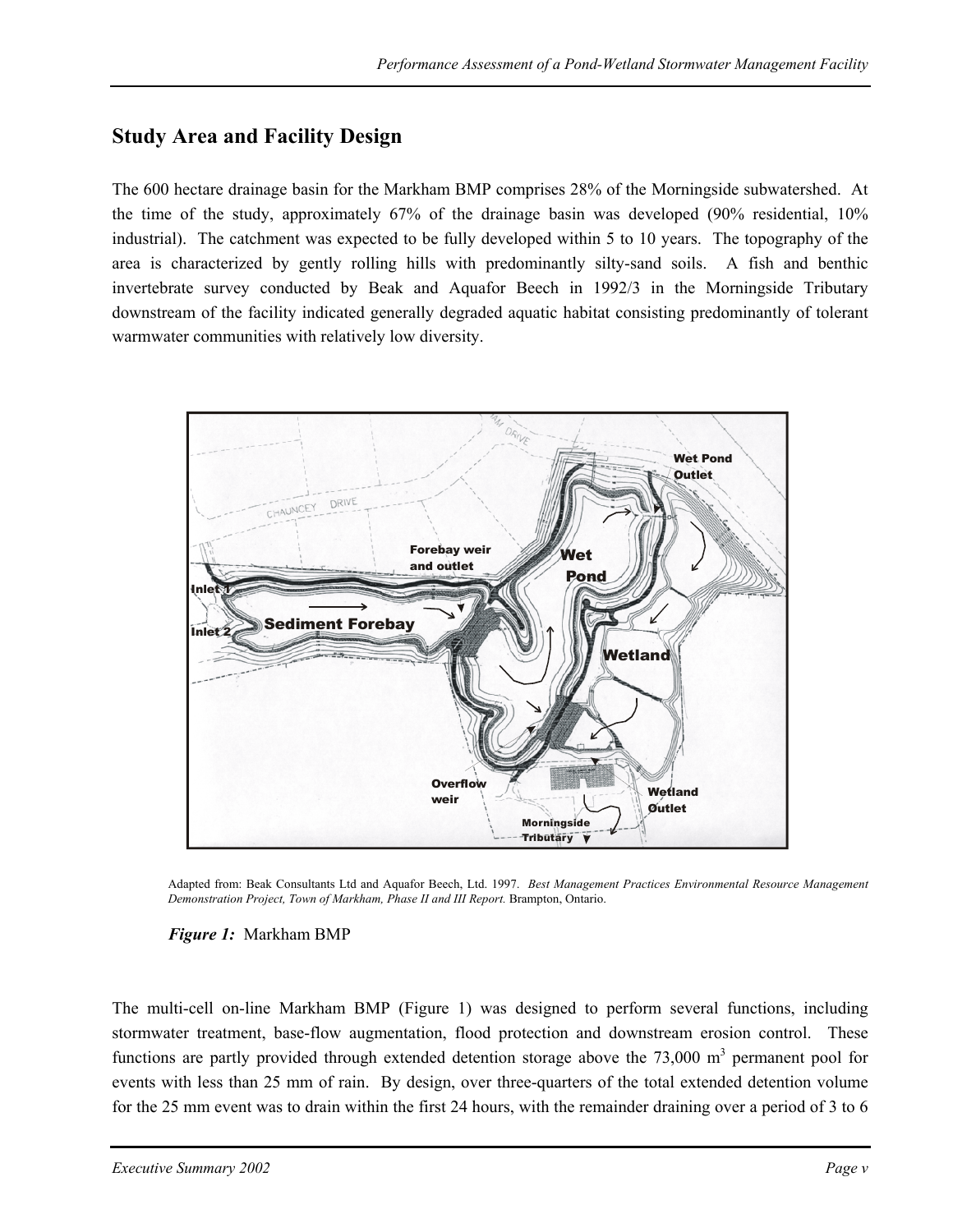days. Total storage volume (permanent pool + extended detention) is  $151,000 \text{ m}^3$ , representing a volume-tocatchment area ratio of 252 m<sup>3</sup> per hectare, and a storage area-to-catchment ratio of 1.2%. Runoff volumes exceeding the extended storage capacity of the forebay and wet pond bypass the wetland and overflow directly from the wet pond to the wetland outlet.

A distributed runoff control structure at the wet pond outlet, consisting of a reverse slope feed pipe, inlet chamber and proportional weir, was designed to reduce the frequency of flows exceeding bankfull rates and augment flows during dry weather. The storage volume, length-to-width ratio, extended detention depth and drawdown time exceed the OMOEE's 'Level I' fisheries protection guidelines for this type of facility, but the maximum pond depth is 1.2 m deeper than the 3 m recommended limit.

### **Monitoring Program**

Data were collected from November 1998 to December 1999 and from April to June 2000. The monitoring set-up consisted of continuous flow loggers, temperature probes and auto-samplers at the two inlets and at the outlets of the forebay, wet pond and wetland. Grab samples were taken at the inlets and wetland outlet during dry weather. Precipitation was determined using a tipping bucket rain gauge located within the drainage basin, approximately 1 km west of the facility. A total of 129 samples were collected, representing 30 rainfall events from November 1998 to December 1999. Water quality samples were preserved and submitted to the Ministry of Environment and Energy Lab in Toronto for analysis immediately following sample collection. Samples were analyzed for a wide range of chemical and physical parameters. Subsequent data analysis included calculations for flow balances, peak flow reduction, hydraulic detention times, flow duration, peakto peak lag times, mean sample concentrations, contaminant loading rates and load-based removal efficiencies. Statistical analyses of water quality results were performed using a program developed by the OMOEE for stormwater constituent analysis.

### **Study Findings**

### *Hydrology*

At the level of development in 1999, the retrofitted Markham BMP met or exceeded the hydrologic design targets and objectives described in the environmental study report for the project<sup>3</sup>. Flood peaks were reduced by more than 80% for all storms, outlet peak flows were consistently below estimated bankfull rates (0.5 to 1.3  $\text{m}^3$ /s) in the downstream tributary, storm flows were released gradually over a 3 to 10 day period, and hydraulic detention times (as calculated from inlet and outlet hydrograph centroids) averaged 31 hours. Peak

 $\overline{a}$ 3 Beak Consultants Ltd and Aquafor Beech, Ltd. 1997. *Best Management Practices Environmental Resource Management Demonstration Project, Town of Markham, Phase II and III Report*. Brampton, Ontario.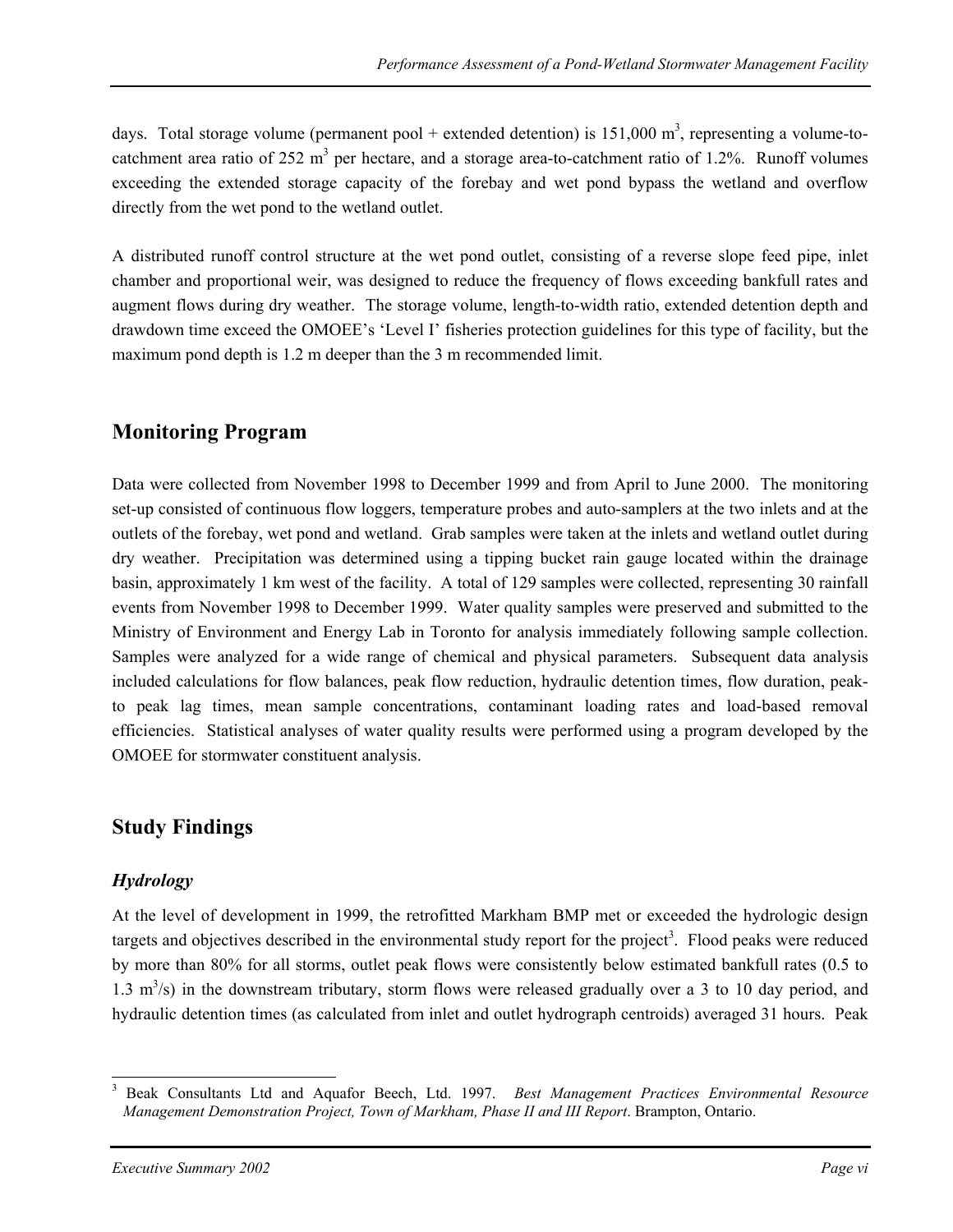flows during large storms were also consistently less than the two-year pre-development rate, estimated at 4.9  $m^3/s$ .

The hydraulic residence time was estimated to be 87 hours, or 3.6 days, based on plug flow conditions (*i.e.* no mixing, no short circuiting), the mean influent flow rate  $(0.27 \text{ m}^3/\text{s})$  and an estimate of the average pond volume during an event  $(85,000 \text{ m}^3)$ . Dead zones, short-circuiting, internal mixing and other factors would typically reduce this value. The hydraulic residence time was not measured by tracer tests as part of this study.

The runoff coefficient, or fraction of rainfall converted to storm runoff, averaged 0.16. This is slightly lower than expected for 1999 levels of catchment imperviousness (estimated at 24%), and may be attributed in part to mandatory roof drainage disconnection requirements for new development in Markham. Although several large rain events (> 25 mm) were recorded during the study period, few generated sufficient runoff volumes to cause overflow across the wet pond spillway. Hence, the hydrodynamics of this flow path could not be characterized.

During dry weather, the wet pond distributed runoff control structure helped to augment baseflow, but summer baseflow rates averaged only 6 L/s. During one long dry period, flow rates in the upper 100 m of the downstream tributary slowed to a trickle. As stormflow volumes increase with urbanization, higher average inter-event water levels are expected to further augment baseflow rates.

### *Water quality*

Composite samples collected at five monitoring stations within the facility were analyzed for a large suite of parameters including suspended solids, metals, nutrients, chloride, herbicides, Polynuclear Aromatic Hydrocarbons (PAHs), phenols, bacteria and particle size. This report provides statistical summaries for individual parameters and assesses load and concentration-based contaminant removal efficiencies of the facility. Results are interpreted and discussed with reference to the original water quality targets for the facility, Provincial Water Quality Objectives (PWQOs), baseline conditions and other studies of stormwater ponds and wetlands.

Major conclusions from the analysis of the water quality data were as follows:

- Influent concentrations of several contaminants had very low detection frequencies, including arsenic, selenium, mercury, 9 herbicides, 7 phenols and 22 PAHs. Lead, cobalt and mercury were detected more frequently at the inlet, but were almost never detected at the outlet of the facility.
- Overall load-based removal efficiencies during the summer/fall period for selected constituents are presented in Table 1. Winter average concentration-based removal rates were less than summer removal rates for all constituents except TSS, total ammonia, *E.coli*, *F.streptococcus*, cadmium, nickel, lead, manganese, zinc and titanium.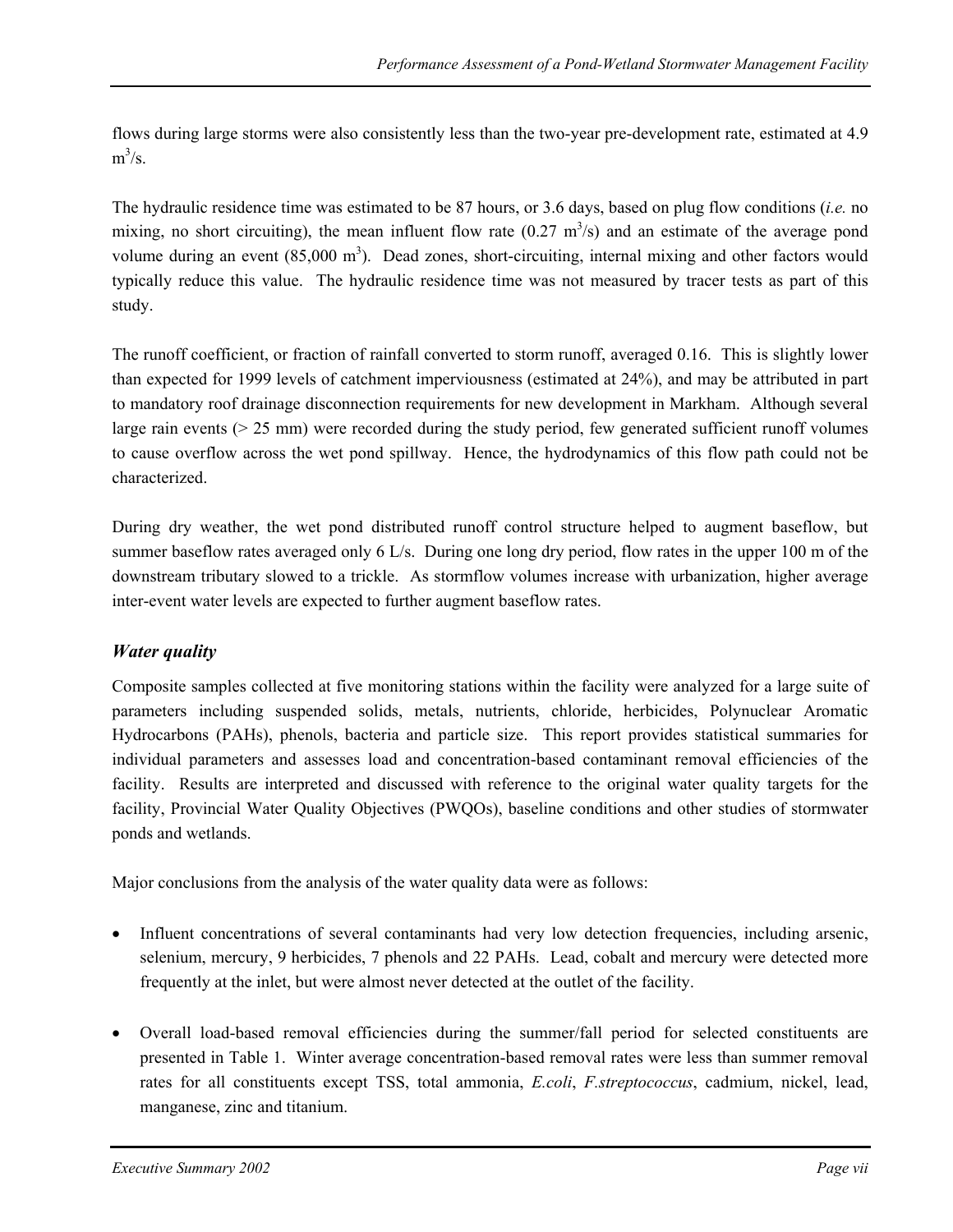• The majority of pollutants settled out in the forebay and wet pond (Table 1). The wetland showed slightly higher removal than the wet pond for several pollutants and was particularly effective in removing dissolved pollutants such as nitrate and phosphate.

|                       | Forebay | Wet pond | Wetland |
|-----------------------|---------|----------|---------|
| <b>TSS</b>            | 79      | 92       | 95      |
| copper                | 75      | 84       | 85      |
| zinc                  | 83      | 87       | 87      |
| chromium              | 63      | 80       | 84      |
| nickel                | 67      | 65       | 62      |
| ammonia $(NH_3+NH_4)$ | 28      | 44       | 22      |
| <b>TKN</b>            | 53      | 48       | 55      |
| total phosphorus      | 76      | 83       | 87      |
| phosphate             | 61      | 76       | 89      |
| E.coli                | 51      | 97       | 79      |
| F. streptococcus      | 90      | 99       | 99      |

*Table 1*: Overall load-based removal efficiencies (%) for selected constituents during the summer/fall period

Note: Removal efficiencies represent cumulative load-based removal up to the outlet of each cell (forebay, wet pond and wetland). Thus, numbers in the wetland column represent overall removal for the entire facility.

- During wet weather, removal efficiencies for sand, silt and clay sized particles were estimated at 100%, 96% and 84%, respectively. Size selective removal of suspended particulates resulted in a decrease in the median particle size as water travelled through the facility. The median size of the average influent particle size distribution was  $3.8 \mu m$ , compared to a median size of approximately  $2.0 \mu m$  at the forebay, wet pond and wetland outlets. By volume, particles less than 4  $\mu$ m (clay) accounted for 53% and 78% of the influent and wetland effluent particle size distributions, respectively.
- During the summer/fall monitoring period (May to November), mean wet weather effluent concentrations of copper, total phosphorus and *E.coli* were above Provincial Water Quality Objectives/Guidelines for these constituents. Based on limited sampling during dry weather, mean concentrations of chromium, iron and total phosphorus exceeded Ontario guidelines.
- The mean effluent temperature from May to July, 2000 was 4.1°C higher than the influent temperature. The maximum effluent temperature was 23.6°C, which is below the 26°C maximum target for the facility, but above the 21°C threshold for coldwater fisheries habitat.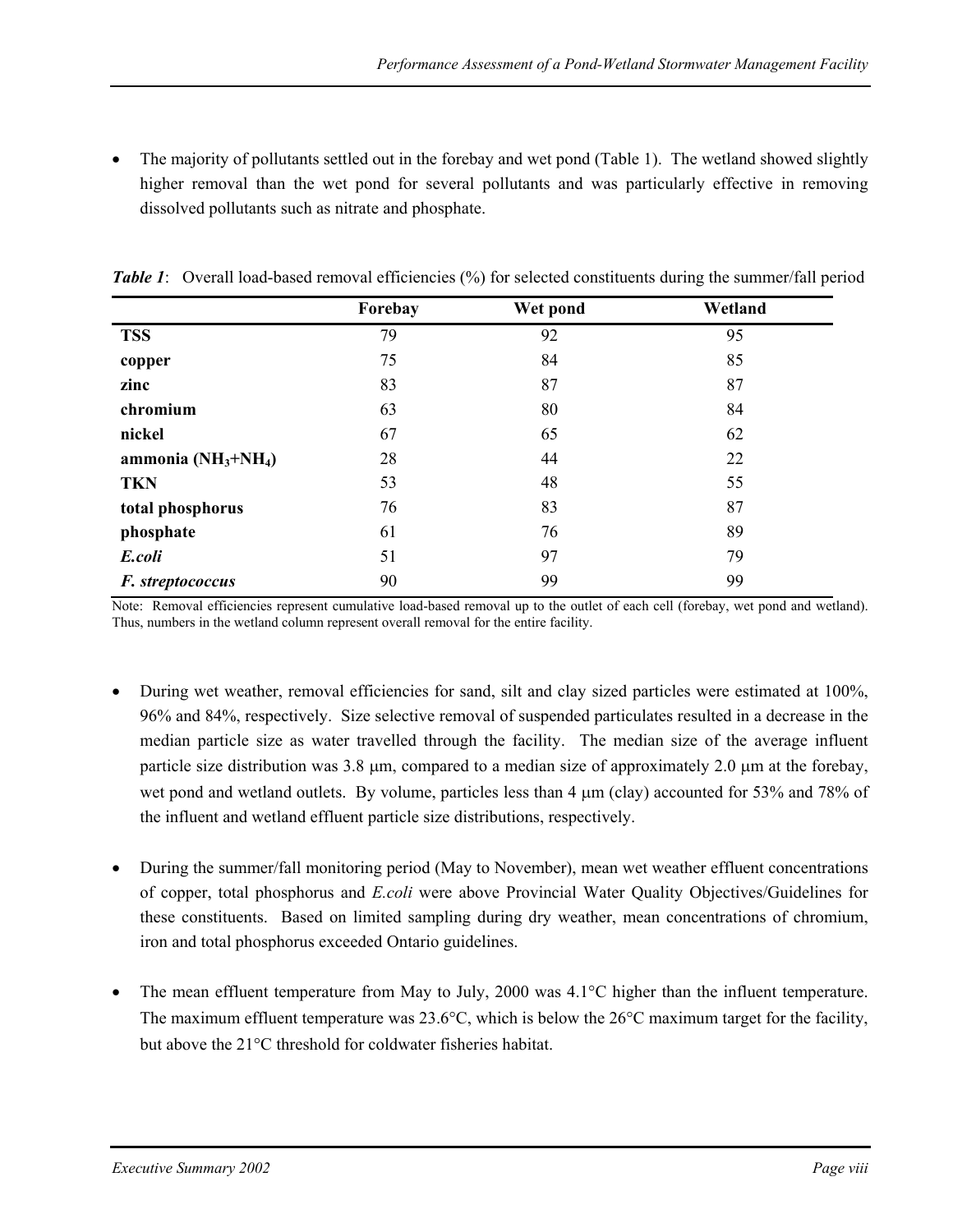• The retrofitted Markham BMP was significantly more effective than the original pond in terms of contaminant removal and peak flow attenuation, despite significantly increased catchment impervious cover in 1999.

#### *Downstream channel adjustments*

The Markham BMP was intended to prevent channel enlargement and erosion by attenuating peak flows and extending stormflow drawdown times. To evaluate progress towards this goal, morphological changes within the Morningside tributary north of Steeles Avenue were assessed through erosion pin measurements and channel cross section surveys in 1996, 1998/1999 and, as part of this study, in August 2000. In general, changes in channel morphology since 1996 were modest relative to urban streams without stormwater control. A small decrease in channel area due to sediment deposition (up to 20 cm) was observed at cross sections 100 and 160 m downstream of the facility. Further downstream, at 250 and 500 m, the channel was slightly larger relative to 1996 elevations due to bed erosion of up to 25 cm. Changes since 1999 were more significant than between 1998 and 1999, probably due to a series of large storms in April and May 2000, two of which overtopped the spillway, causing major erosion of the overflow berm between the pond and wetland, and considerable sediment transport downstream. Unlike other large storms, the volume and force of the overflows were sufficient to remove armour stones (approximately 10-40 cm in diameter) and erosion cloth installed to prevent scour of the overflow channel.

#### *Wetland Vegetation Assessment*

The sediments and associated seedbank from the former marsh were used in the construction of the new wetland as a means of promoting rapid post-construction establishment of plants. A survey of wetland plants indicated that this strategy was reasonably successful. A community of plants very similar to what previously existed at the former marsh had naturally re-established itself only two years after construction. The species composition was dominated by common cattails (85-90%) and reed canary grass (8-13%), with several other wetland plants forming a minor part of the vegetation community.

#### *Operation and Maintenance*

Acceptable performance levels at the Markham BMP can only be sustained if the facility is adequately maintained. Regular inspections are required for sediment accumulation, weir blockage, bank and spillway erosion, vegetation health and the occurrence of industrial spills. Sediment removal is the most costly maintenance activity. Sediment accumulation rates were estimated from flow volume and TSS data collected in 1999, and were based on the assumption that the catchment will be fully developed in 2005. At ultimate development levels, sediment accumulation rates are estimated at 15.2, 5.5 and 0.2 mm/yr in the forebay, wet pond and wetland, respectively. At these rates, the forebay, wet pond and wetland will require sediment removal roughly 21, 54 and 193 years from the time the facility became operational in 1997.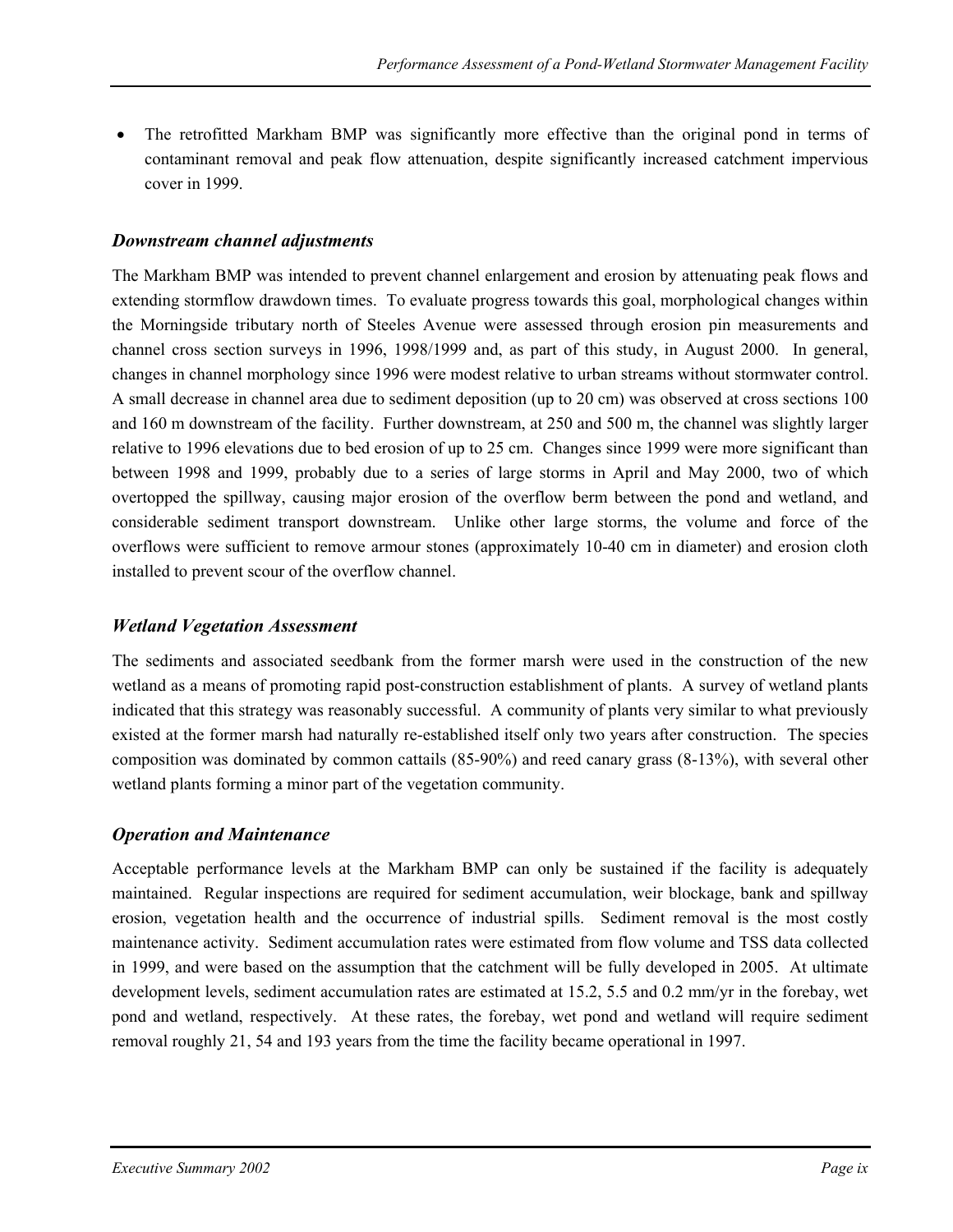### **Conclusions and Recommendations**

The facility met or exceeded most of the original design targets and objectives, demonstrating that significant improvement in performance can be achieved by retrofitting small single-subdivision catchment water quantity stormwater ponds to much larger and more cost-effective centralized pond-wetland treatment systems as development within the catchment increases. Observed improvements in performance can be mostly attributed to an increased storage area-to-catchment ratio and the innovative distributed runoff control structure at the wet pond outlet, which minimized the frequency of bankfull flow rates in the downstream channel and prolonged the release of stored water after an event. The wetland on the end of the treatment train also contributed to the success of the facility by improving system performance, particularly with respect to dissolved constituents.

Recommendations for system improvement, maintenance and further research are as follows.

- Erosion cloth lining the spillway was seriously damaged during a large storm event in April 2000. The cloth protects underlying soils from transport downstream during overflow events, and should be repaired so as not to endanger the health of aquatic communities within the downstream tributary.
- Bypass flow from the wetpond was discharged to the downstream portion of the wetland. As indicated above, this geometry can lead to erosion within the wetland. Future designs should, therefore, allow bypass flow around the wetland directly into the downstream channel.
- The drawdown time of the wetpond runoff control structure often exceeded the average interevent period (approximately 72 hours in Ontario). Thus, the active storage capacity available for a subsequent event would have been limited, increasing the likelihood of bypass flow. To enhance the design of future facilities, further consideration should be given to weir designs and pond hydraulics such that an optimum balance is achieved among storage, detention time, and baseflow augmentation in the downstream channel.
- The wetland outlet structure accumulated coarse bedload sediment during low flow periods. A low concrete barrier elevating the outlet structure above the wetland bed would help to trap the sediment, while sustaining a permanent pool of water in the upstream wetland cells. The permanent pool would enhance water quality functions of the wetland by increasing the bottom-to-water contact ratio.
- Estimates of sediment accumulation rates provided in this report were based on several assumptions and should not be relied upon to determine dredging requirements. For this reason, direct measurements of sediment accumulation in each of the cells and around outfalls and intake pipes are recommended at 5 year intervals.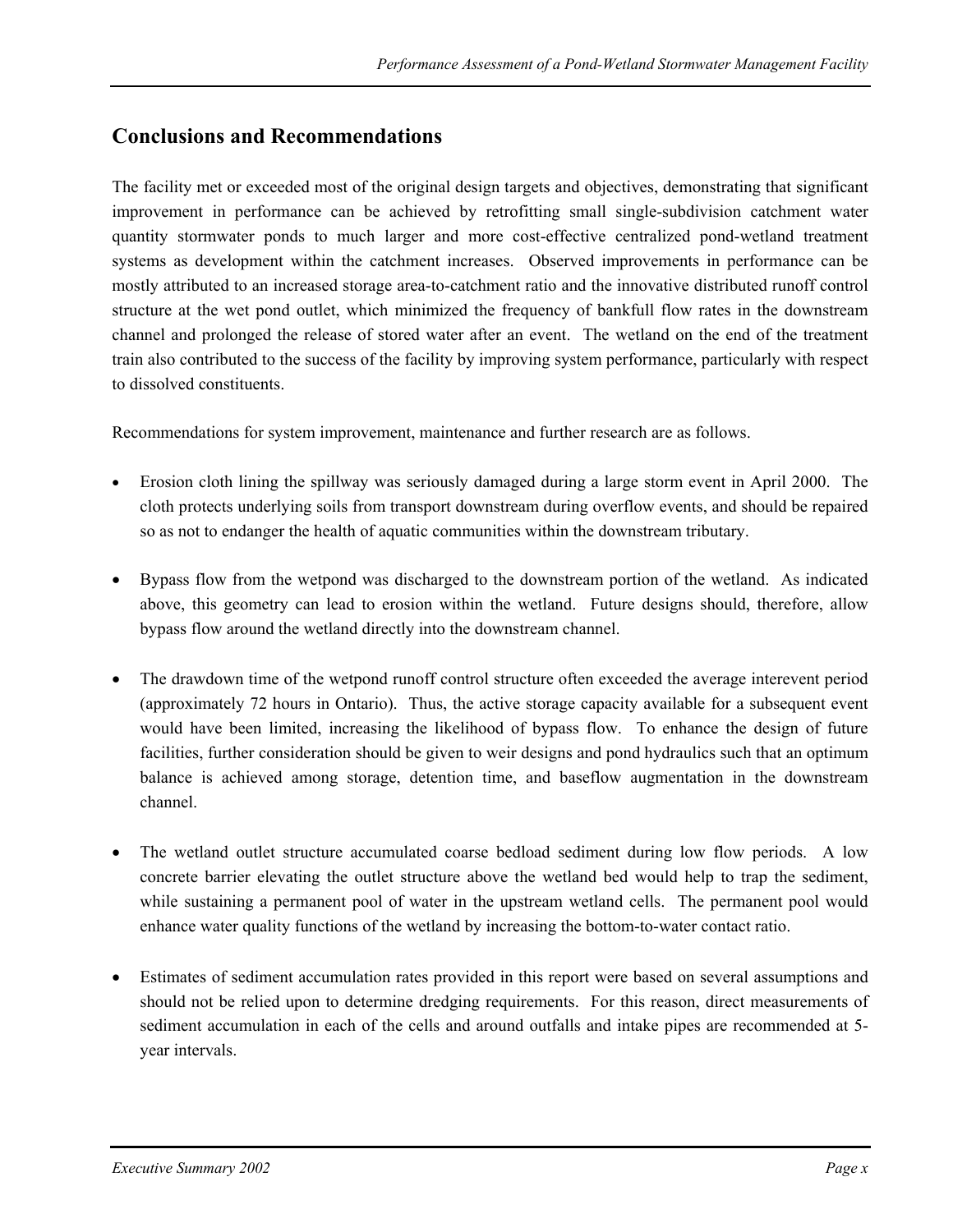- Drawing upon earlier studies, this report documents changes in performance of the Markham pond/wetland at different stages of development. As the catchment becomes increasingly urbanised, continued monitoring will be required to verify whether the hydrological and water quality performance of the facility continue to meet the original design targets and objectives.
- Direct assessment of urban runoff impacts on aquatic biota was beyond the scope of this study. Shifts in aquatic health often occur very gradually and therefore require long term monitoring of appropriate biological and habitat indicators. The existence of this and earlier studies on the water quality, geomorphology and health of the Morningside tributary make the Markham site well suited for long-term aquatic habitat monitoring.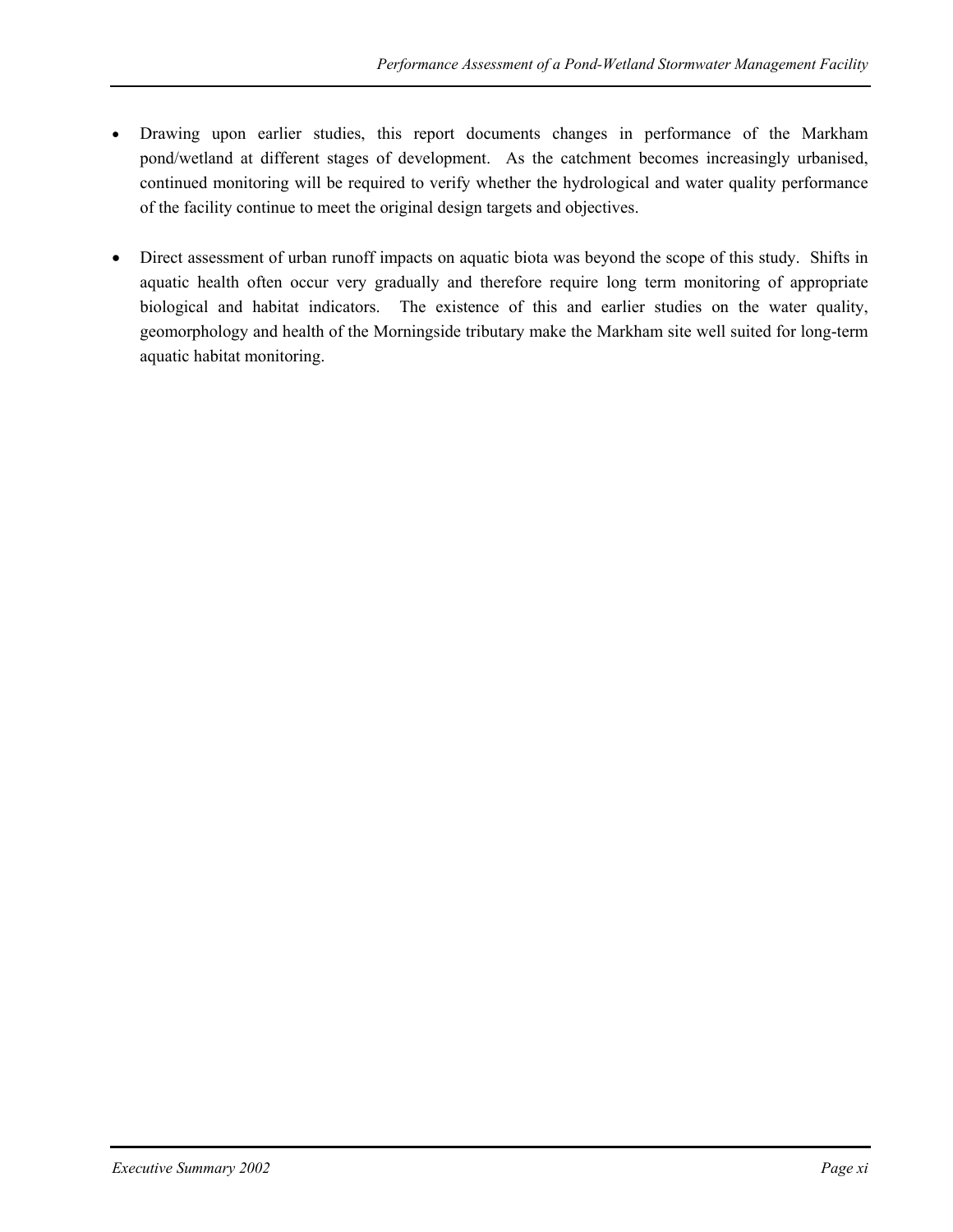# **TABLE OF CONTENTS**

| 1.0  |                |  |
|------|----------------|--|
| 1.1  |                |  |
| 1.2  |                |  |
| 2.0  |                |  |
| 2.1  |                |  |
| 2.2  |                |  |
| 2.3  |                |  |
| 2.4  |                |  |
| 2.5  |                |  |
| 2.6  |                |  |
| 3.0  |                |  |
| 3.1  |                |  |
| 3.2  |                |  |
| 3.3  |                |  |
|      |                |  |
|      |                |  |
|      |                |  |
| 4.0  |                |  |
| 4.1  |                |  |
| 4.2  |                |  |
| 4.3  |                |  |
| 4.4  |                |  |
| 4.5  |                |  |
| 4.6  |                |  |
| 4.7  |                |  |
| 4.8  |                |  |
| 5.0  |                |  |
| 5.1  |                |  |
| 5.2  |                |  |
| 5.3  |                |  |
| 5.4  |                |  |
| 5.5  |                |  |
| 5.6  |                |  |
|      | 5.6.1<br>5.6.2 |  |
| 5.7  |                |  |
| 5.8  |                |  |
| 5.9  |                |  |
| 5.10 |                |  |
| 5.11 |                |  |
|      |                |  |
|      |                |  |
| 5.12 |                |  |
| 6.0  |                |  |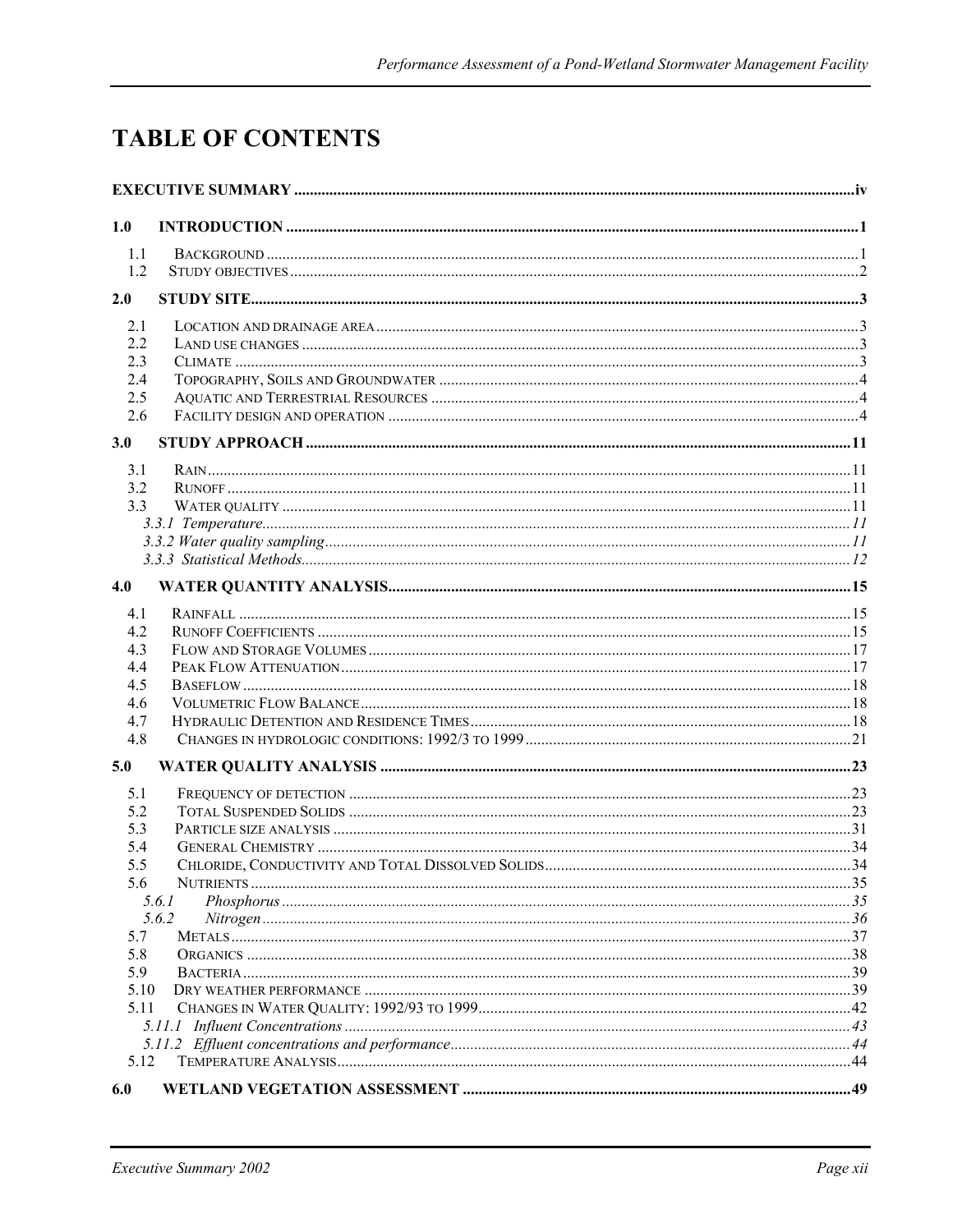| 7.0       |  |
|-----------|--|
| 8.0       |  |
| 9.0       |  |
| 9.1<br>92 |  |
|           |  |

| <b>APPENDIX A:</b> | <b>HISTORICAL CONTEXT</b> |
|--------------------|---------------------------|
|                    |                           |

**APPENDIX B: GLOSSARY AND FUNDAMENTAL CONCEPTS** 

- **APPENDIX C: ANALYTICAL PROCEDURES AND LIST OF ORGANIC PARAMETERS ANALYZED**
- **APPENDIX D: WATER QUALITY STATISTICS**
- **APPENDIX E: REMOVAL EFFICIENCIES**
- **APPENDIX F: INDIVIDUAL EVENT PARTICLE SIZE DISTRIBUTIONS**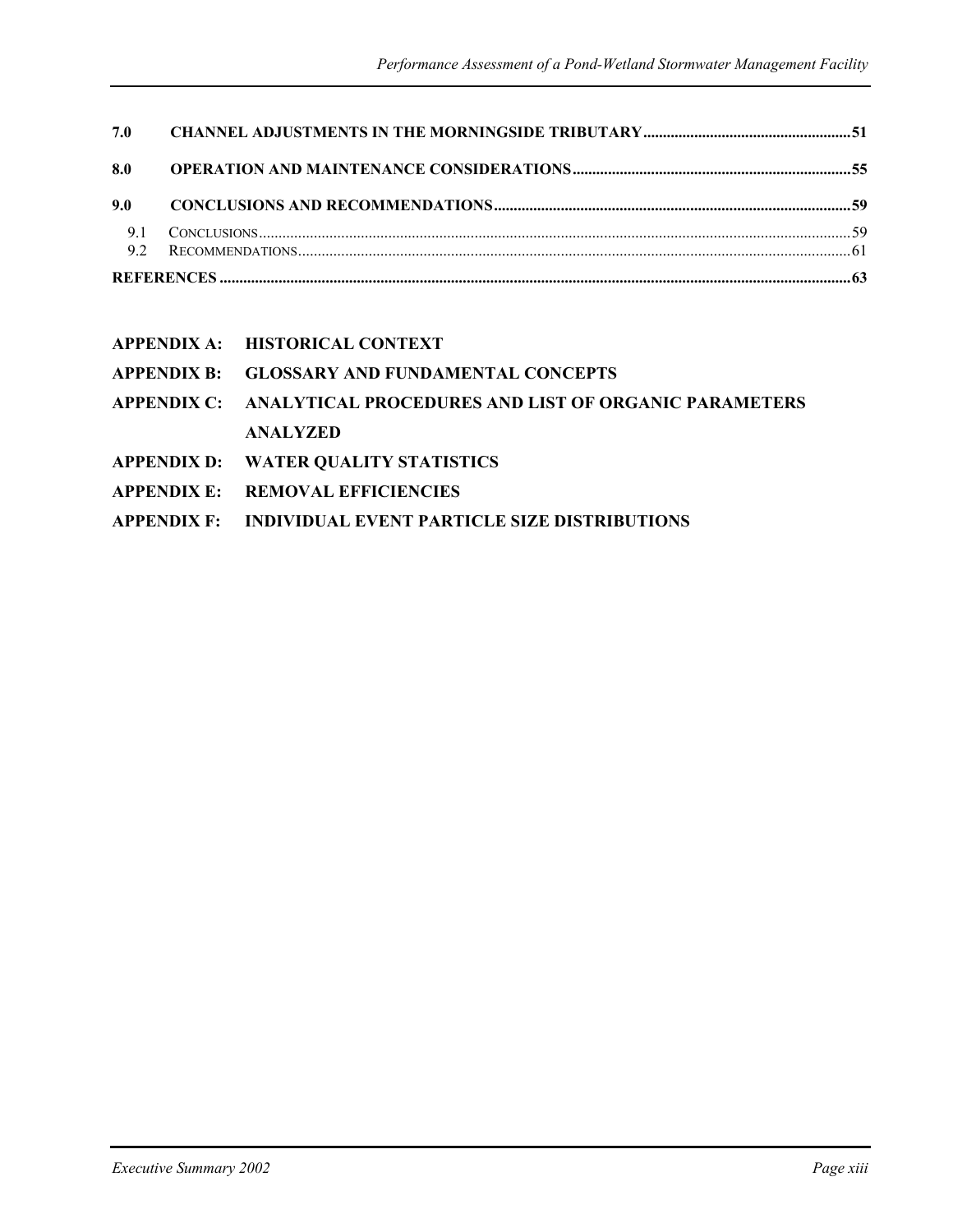# **List of Figures**

| Figure 2.1: Study area in 1999, showing the location of the Markham BMP, Rouge River, the Morningside            |     |
|------------------------------------------------------------------------------------------------------------------|-----|
|                                                                                                                  |     |
|                                                                                                                  |     |
|                                                                                                                  |     |
| Figure 4.1: Monthly rainfall at the Markham BMP during the summer/fall (May to November, 1999) compared          |     |
|                                                                                                                  |     |
| Figure 4.2: Hydrographs and rainfall hyetographs for storms on May 18, June 24, August 3 and September 6,        |     |
|                                                                                                                  |     |
| Figure 5.1a: Mean wet weather sample concentrations and 95% confidence intervals for general chemistry,          |     |
|                                                                                                                  |     |
| Figure 5.1b: Mean wet weather sample concentrations and 95% confidence intervals for metals over the             |     |
|                                                                                                                  | .26 |
| Figure 5.2: Mean wet weather sample concentrations and 95% confidence intervals during the winter/spring         |     |
|                                                                                                                  | 27  |
| Figure 5.3: Overall load-based removal efficiencies at the forebay, wetpond and wetland monitoring stations      |     |
|                                                                                                                  |     |
| Figure 5.4: Mean concentration-based removal efficiencies for the winter/spring period (December 1998 to         |     |
|                                                                                                                  |     |
|                                                                                                                  |     |
|                                                                                                                  |     |
|                                                                                                                  |     |
|                                                                                                                  |     |
| Figure 5.9: Wet weather influent and effluent chloride concentrations from November 1998 to November 199935      |     |
| Figure 5.10: Mean dry weather concentrations and 95% confidence intervals ( $n=4$ ) for the entire monitoring    |     |
|                                                                                                                  |     |
| Figure 5.11: Concentration-based removal efficiencies during dry weather (January to December, 1999). 41         |     |
| Figure 5.12: Wet weather concentration-based removal efficiencies at the Markham BMP (1998/99) and the           |     |
| . 45                                                                                                             |     |
| Figure 5.13: Dry weather mean concentration-based removal efficiencies at the Markham BMP (1998/99) and          |     |
|                                                                                                                  |     |
| Figure 5.14: Variations in temperature at inlet 1, the wetpond outlet and the wetland outlet from April to July, |     |
|                                                                                                                  |     |
| Figure 5.15: The duration and frequency of temperature ranges at inlet 1, the wetpond outlet and the wetland     |     |
|                                                                                                                  |     |
|                                                                                                                  |     |
|                                                                                                                  |     |
|                                                                                                                  |     |
|                                                                                                                  |     |
| Figure F1: Individual event particle size distributions of wet weather samples collected during the summer/fall  |     |
|                                                                                                                  |     |